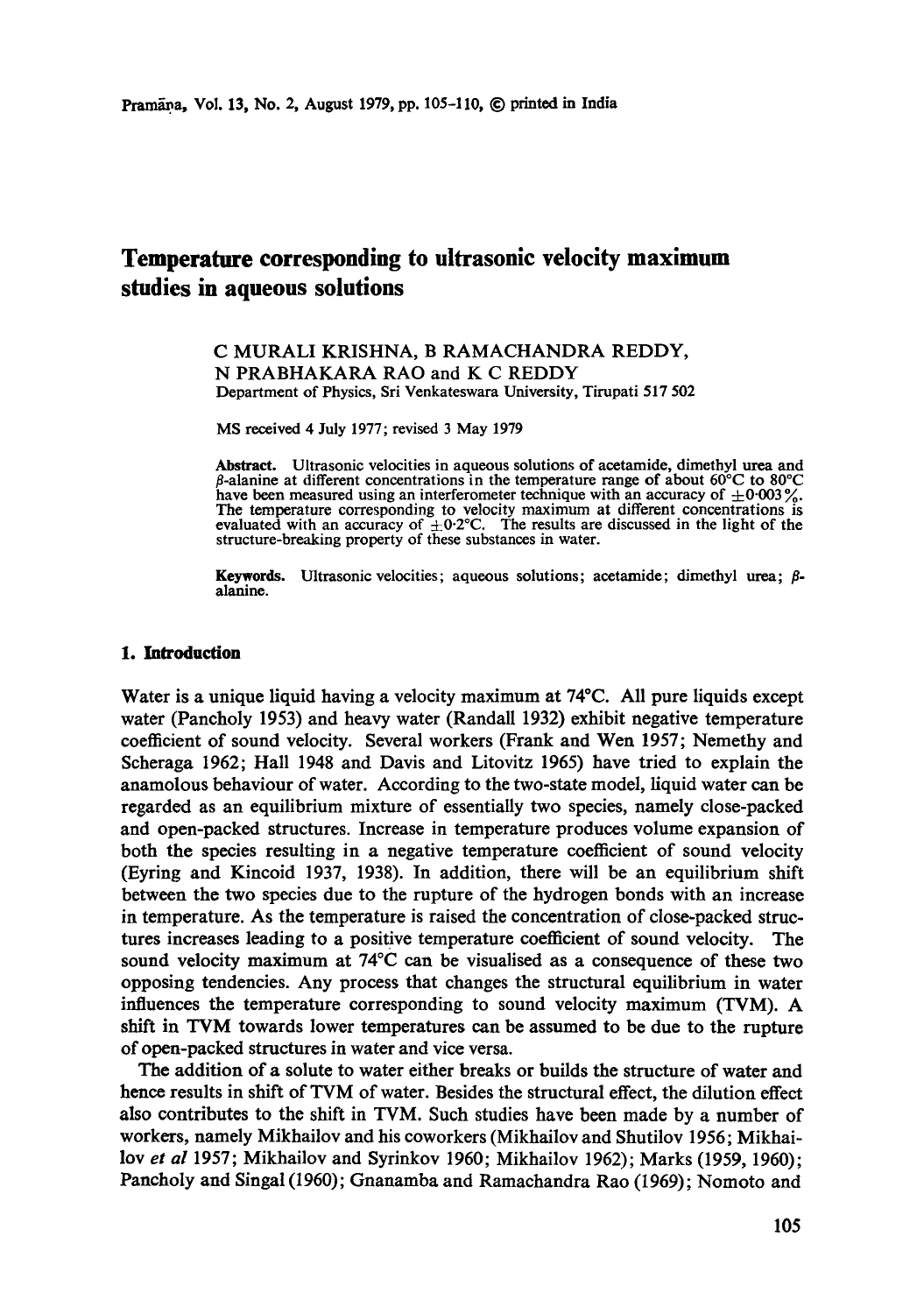## 106 *C Murali Krishna et al*

Endo (1970, 1971, 1973); Subrahmanyam and Raghavan (1973); Sivakumar (1976); Sivakumar *et al* (1973) and Prabhakara Rao and Reddy (1976). The effect of liquid solutes on the structure of water has been studied by Willard (1947) and Subrahmanyam and Manohara Murthy (1974, 1975). In the present investigation we have studied the aqueous solutions of acetamide, dimethyl urea and  $\beta$ -alanine.

## **2. Experimental**

Ultrasonic velocity in aqueous solutions has been determined using a single crystal interferometer technique with an accuracy of  $\pm 0.003\%$ . The experimental set-up has been described previously by Sivakumar *et al* (1973). For solutions studied in the present work, the shape of the velocity versus temperature curve is similar to that of pure water. Hence a transparent template of the curve for water was used to fix the value of TVM with an accuracy of  $+0.2$ °C.

## **3. Results and discussion**

The variation of ultrasonic velocity with temperature in aqueous solutions of acetamide, dimethyl urea and  $\beta$ -alanine has been presented in figures 1 to 3. The shift in TVM i.e.  $\triangle$ TVM as a function of concentration for all the solutions studied in this investigation together with the data of urea (Prabhakara Rao and Reddy 1976) is



**Figure 1.**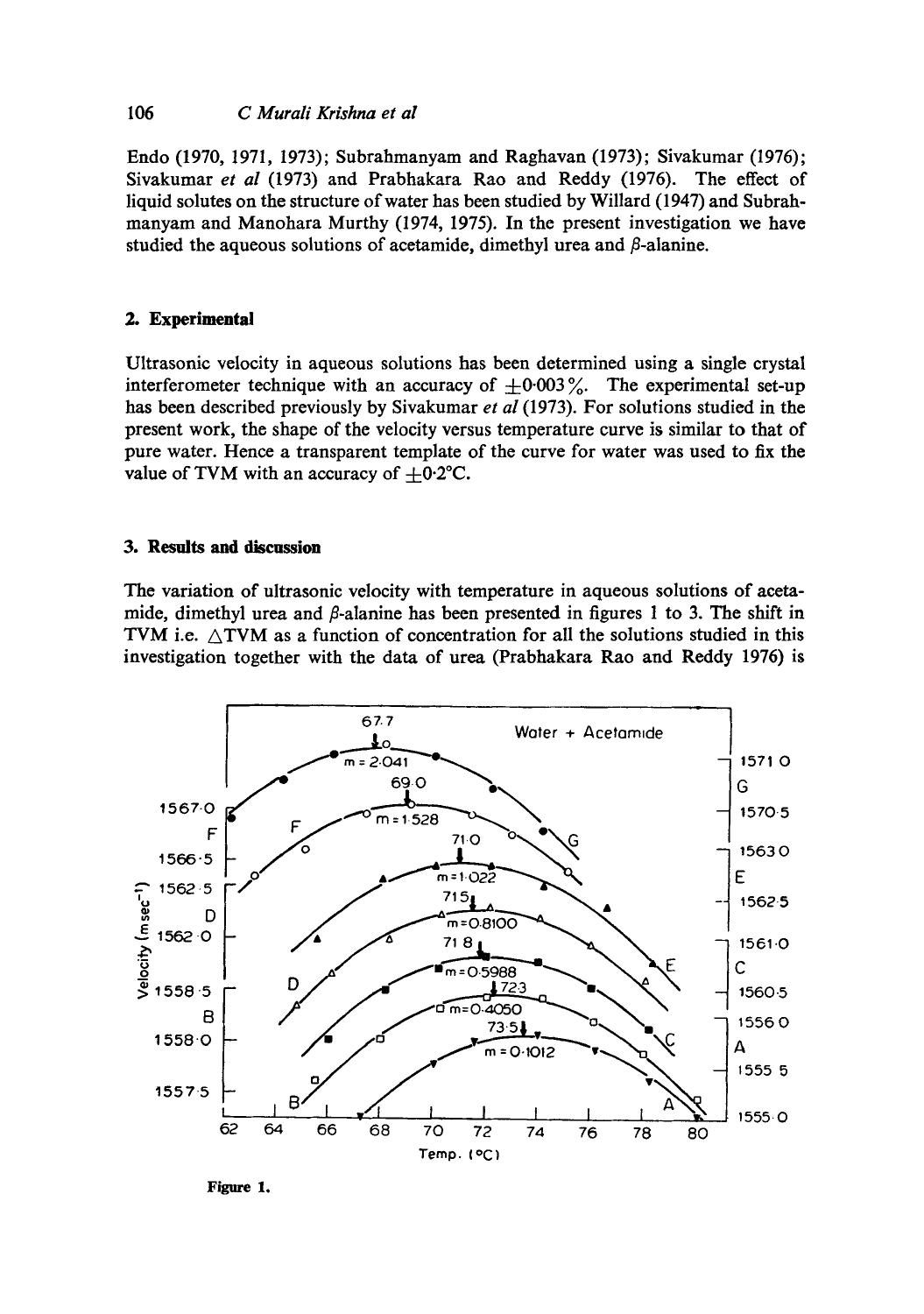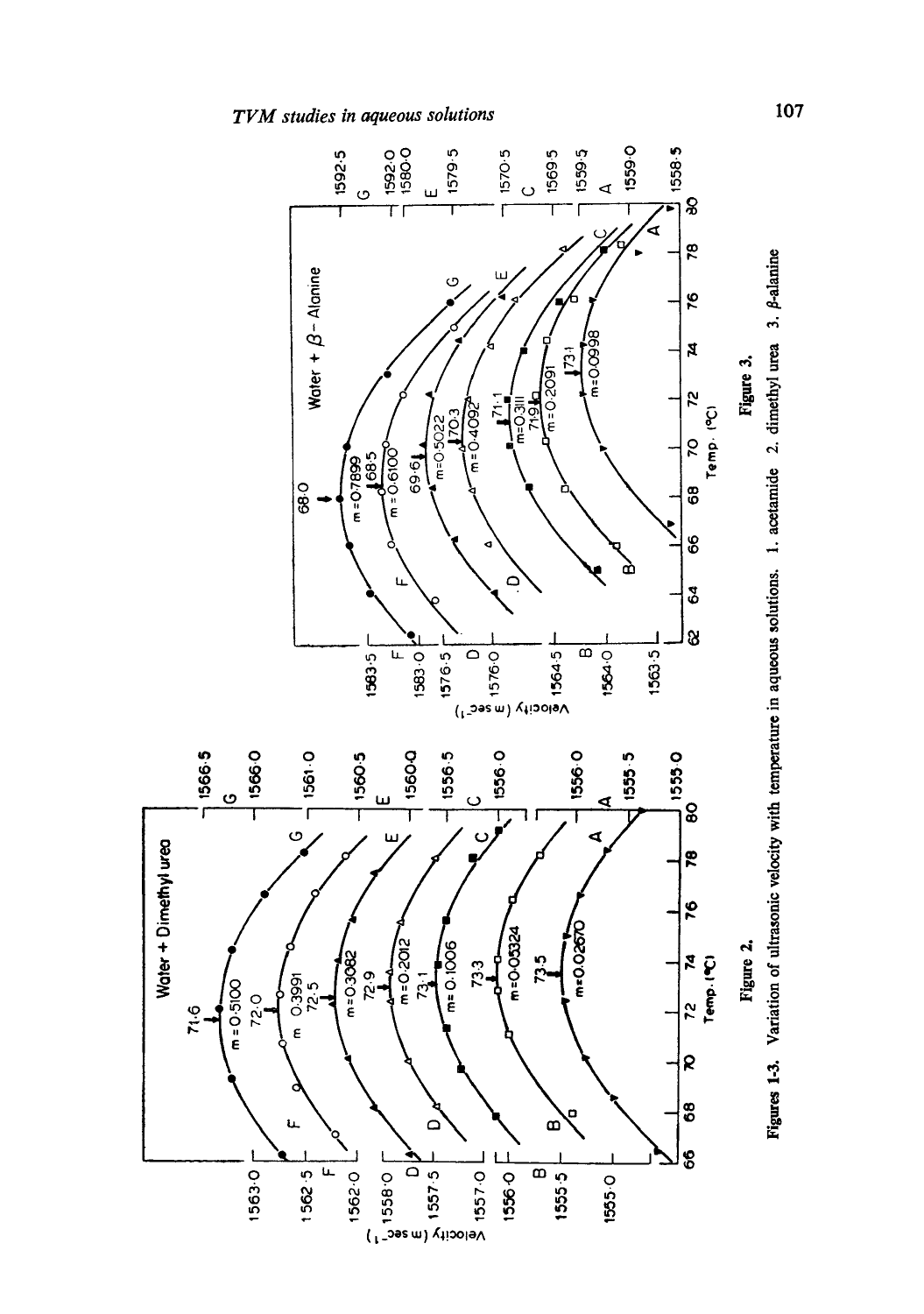shown in figure 4. It was found that in solutions of all the substances, the shift in TVM is negative, which indicates that the addition of these substances in water causes break-up of the open-packed clusters in water.

The behaviour of acetamide, a structure breaker of water, is in accordance with that obtained from absorption studies by Hammes and Swann (1967). Because of the decreased classical absorption of the aqueous solutions of acetamide to that of water, they have assumed that the effect of adding acetamide is to break the structure of water. The TVM and absorption studies provide a qualitative estimate of the effect caused on the structure of water. However when compared with the structure-breaking effect caused by urea, Hammes and Swann (1967) stated that acetamide is half effective as urea in breaking the structure of water. This is because the presence of  $CH<sub>3</sub>$  group in acetamide favours hydrogen bonding between the two molecules. From the variation of velocity with temperature Nomoto and Endo (1970) also indicated that acetamide is a structure-breaker. From figure 4 it is seen that acetamide is more than half effective as that of urea in breaking the clusters of water.

In the case of dimethyl urea the TVM shifts towards lower temperature, indicating that the effect of dissolving dimethyl urea causes the open-packed clusters to break up in water. Arakawa *et al* (1970) studied the ultrasonic absorption in aqueous solutions and found that at 20°C the  $(a/f^2)$ <sub>structural</sub> decreases and then increases slightly with the increase of dimethyl urea in solution. The decrease in the value of  $(a/f<sup>2</sup>)$ <sub>structural</sub> is attributed to the structure-breaking effect. In the present investigation dimethyl urea shows structure-breaking effect throughout the range of concentrations studied. It may also be pointed out that in the present range of study, the shift in TVM varies linearly with concentration (figure 4). In this substance there are two methyl groups which prefer more structure forming effect. In spite of the general trend, the structure breaking effect is more than in urea which contradicts with the general trend.



Figure 4. Shift in TVM ( $\triangle$ TVM) as a function of concentration in urea (Prabhakara Rao and Reddy 1976), acetamide, dimethyl urea,  $\beta$ -alanine and D-glucose.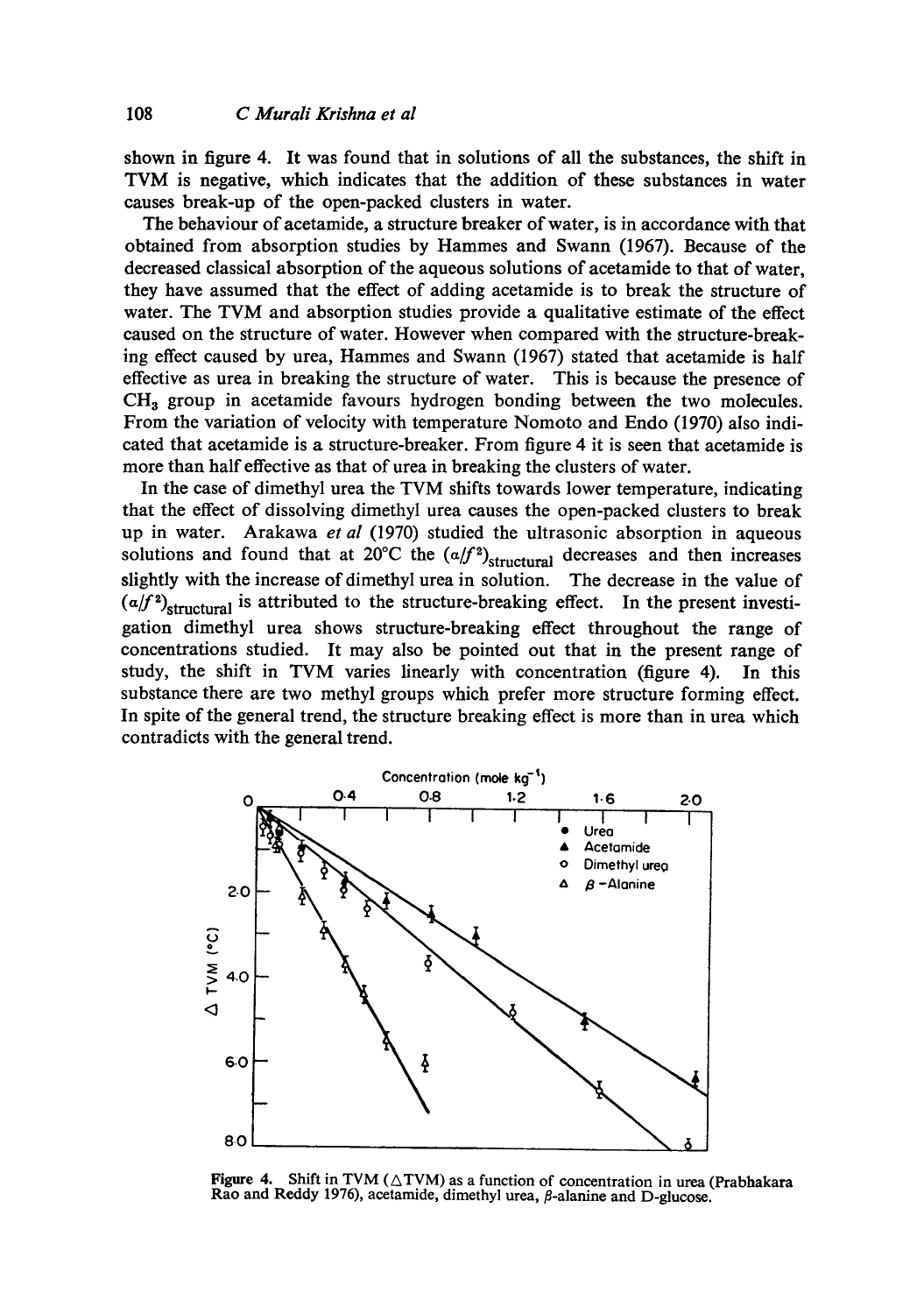The other molecule studied in this investigation is  $\beta$ -alanine, which is an amino acid. In the solutions of  $\beta$ -alanine the TVM also shifts towards lower temperatures, which means that  $\beta$ -alanine breaks the clusters of water. Moreover in this case the shift in TVM is large when compared with other substances studied here. From the partial molal specific heat capacity data, Kresheck and Benjamin (1964) concluded that  $\beta$ -amino substitution solute has a structure-breaking influence on the solvent and glycine is a weaker structure-breaker. The heat capacity at infinite dilution for a structure-breaking solute should be less than that of the solid. In the case of  $\beta$ -alanine the apparent molal heat capacity at infinite dilution is less than that of the solute (Gucker and Alien 1942). According to Fuoss theory (Fuoss 1936) the limiting slope of the partial volume and partial molal heat capacities should be greater for  $\beta$ -alanine than for glycine but the opposite is observed by Gucker *et al* (1942). This discrepancy may be envisaged due to the increased close-packing structure of water molecules by the addition of  $\beta$ -alanine than that of glycine. The results of Gucker *et al* (1950) show that the adiabatic compressibility in the solutions of  $\beta$ -alanine decreases with increase in concentration. This rapid decrease may be attributed to the increase of close-packed structures of water. Gucker and Allen (1942) studied the molal volume of aqueous solutions of  $\beta$ -alanine. They observed a decrease of 4.7 ml in molal volume at infinite dilution of  $\beta$ -alanine for which the molal volume is 63-4 ml. They have attributed this decrease to the greater electrostiction in the liquid than that of close-packed solid  $\beta$ -alanine. This decrease in molal volume at infinite dilution also stands as evidence to the structure-breaking effect of  $\beta$ -alanine in water. Hence it may be concluded that the effect of addition of  $\beta$ -alanine is to break the clusters of water.

#### **Acknowledgements**

The authors thank Dr P J Reddy for his interest in this work. One of the authors (CMK) is thankful to the University Grants Commission for the award of a Teacher Fellowship. BRR and NPR thank the CSIR for the award of fellowships.

#### **References**

Arakawa K, Takenaka N and Sasaki K 1970 *Bull. Chem. Soc. Jpn.* 43 636 Davis C M Jr and Litovitz 1965 *J. Chem. Phys.* 42 2563 Eyring H and Kincoid J F 1937 *J. Chem. Phys.* 5 587 Eyring H and Kineoid J F 1938 *J. Chem. Phys.* 6 626 Frank H S and Wen Y 1957 *Disc. Faraday Soc. 24* 133 Fuoss R M 1936 *J. Am. Chem. Soc.* 58 982 Gnanamba S and Ramachandra Rao B 1969 *Indian J. Pure Appl. Phy3.* 7 468 Gucker F T and Allen T W 1942 *J. Am. Chem. Soc.* 64 191 Gucker F T, Koltz 1 M and Allen T W 1942 *Chem. Rev.* 30 181 Gucker F T, Lamb F W, Mash G A and Haag R M 1950 *J. Am. Chem. Soc.* 72 310 Hall L 1948 *Phys. Rev.* 73 775 Hammes G G and Swarm J C 1967 *Biochemistry* 6 1591 Kresheck G C and Benjamin L 1964 *J. Phys. Chem.* 68 2376 Marks G W 1959 *J. Acoust. Soc. Am.* 31 936 Marks G W 1960 *J. Acoust. Soc. Am.* 32 327